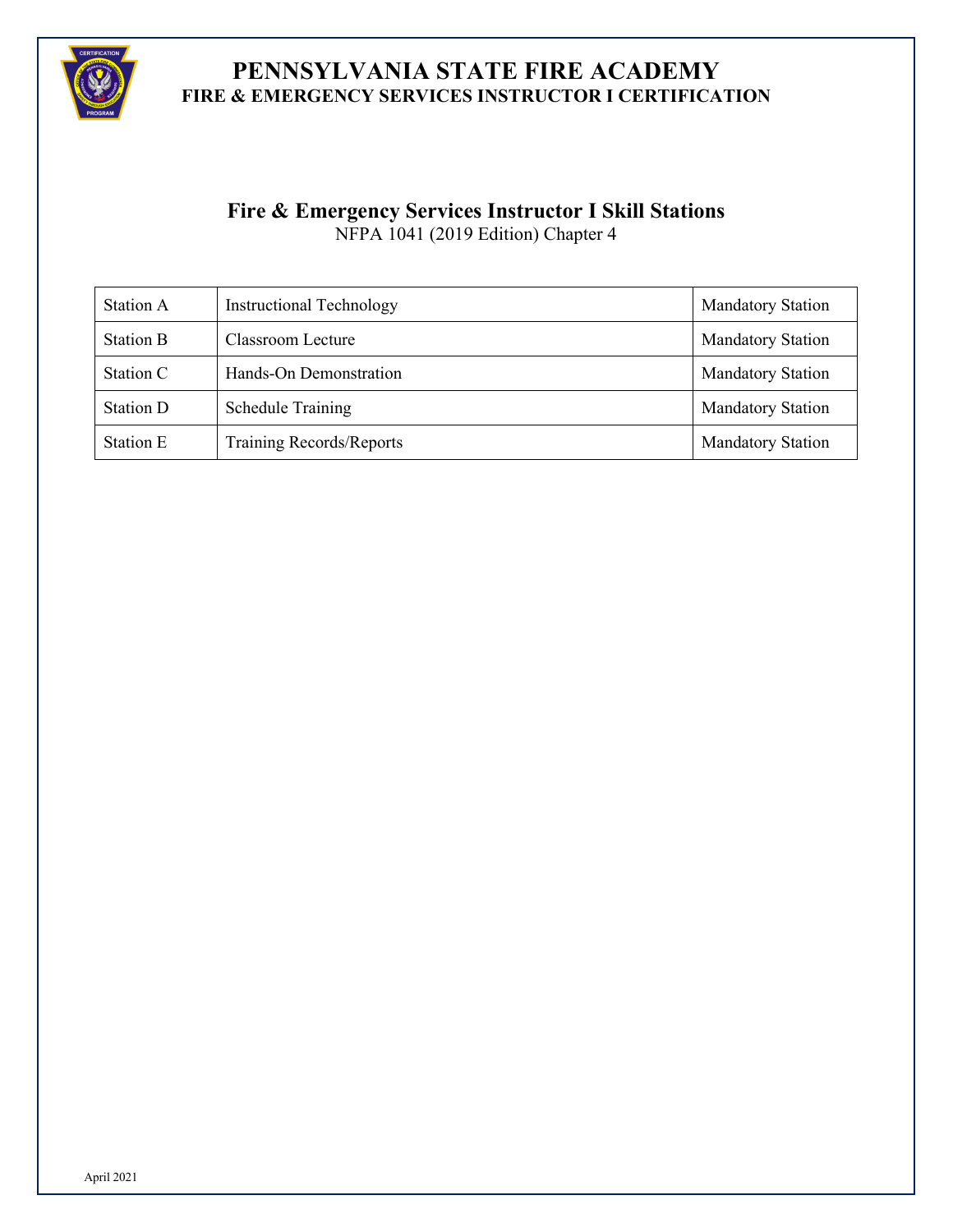

| <b>STATION A: Instructional Technology</b> |                  | Reference NFPA 1041 (2019 Edition) Chapter 4<br><b>Mandatory Station JPR 4.4.5</b> |                                 |  |  |
|--------------------------------------------|------------------|------------------------------------------------------------------------------------|---------------------------------|--|--|
| <b>Test Site</b>                           | <b>Test Date</b> | Candidate #                                                                        | <b>Check the Test Type</b>      |  |  |
|                                            |                  |                                                                                    | <b>Initial</b><br><b>Retest</b> |  |  |

**Evaluator Note:** The candidate shall demonstrate competence in using Instructional Technology (IT). One IT item **MUST** be a computer with visual projection. Other technology items can include digital displays, interactive SMARTBoards, digital audio players, overhead projectors, instructional or presentation software delivered through an IT device, training simulators, etc. or other like items. **NOTE**: If the device cannot be manipulated in a start/stop mode (i.e., Tasks 3 & 10), the candidate **MUST** accurately describe the start-up/shut-down processes. This exception **DOES NOT** apply to computers/projection devices or similar devices that can be easily manipulated. Please indicate below the two other items used in the designated columns.

**Directions:** Demonstrate your ability to utilize instructional technology. One IT item **MUST** be a laptop with LCD projector. You are to set up, operate, and shutdown each IT item. You will need to demonstrate any instruction(s) given to you by the evaluator. Do you have any questions?

**Performance Outcome:** Pass/Fail is determined by **7 of 10** task correctly performed (each item and collectively).

|                  |                                                                                                                                            | Laptop &<br>Projector |                | IT 2 Type   |          | IT 3 Type |                |
|------------------|--------------------------------------------------------------------------------------------------------------------------------------------|-----------------------|----------------|-------------|----------|-----------|----------------|
| No.              | <b>Tasks</b>                                                                                                                               | Yes                   | N <sub>0</sub> | <b>Yes</b>  | $\bf No$ | Yes       | N <sub>0</sub> |
| 1                | Determines all IT items / instructional aids are present                                                                                   |                       |                |             |          |           |                |
| $\boldsymbol{2}$ | Sets-up and confirms power is correctly provided to the IT                                                                                 |                       |                |             |          |           |                |
| 3                | Turns-on unit OR describes power-on process; checks IT<br>serviceability and can describe basic maintenance needs                          |                       |                |             |          |           |                |
| 4                | Loads media in/on the IT OR loads program into system                                                                                      |                       |                |             |          |           |                |
| 5                | Demonstrates ability to start and project the media                                                                                        |                       |                |             |          |           |                |
| 6                | Demonstrates ability to adjusts media/image so image is readable                                                                           |                       |                |             |          |           |                |
| 7                | Operates IT proficiently (e.g., advance / reverse / fast forwards /<br>replay / adjusts) & demonstrates function(s) requested by evaluator |                       |                |             |          |           |                |
| $\mathbf{8}$     | Demonstrates ability to stop/unload/remove media from IT device<br>or secures instructional aids                                           |                       |                |             |          |           |                |
| 9                | Demonstrates ability to correctly powers down / turns off device /<br>stows instructional aids                                             |                       |                |             |          |           |                |
| 10               | Completes tasks without damaging IT or compromising safety<br><b>Mandatory Yes to PASS</b>                                                 |                       |                |             |          |           |                |
|                  | <b>Indicate Pass / Fail for each AV</b>                                                                                                    | Pass                  | Fail           | Pass        | Fail     | Pass      | Fail           |
|                  | <b>FINAL SCORE</b>                                                                                                                         |                       |                | <b>PASS</b> |          |           | FAIL           |

 $\_$  , and the set of the set of the set of the set of the set of the set of the set of the set of the set of the set of the set of the set of the set of the set of the set of the set of the set of the set of the set of th

**Evaluator Comments:**  $\blacksquare$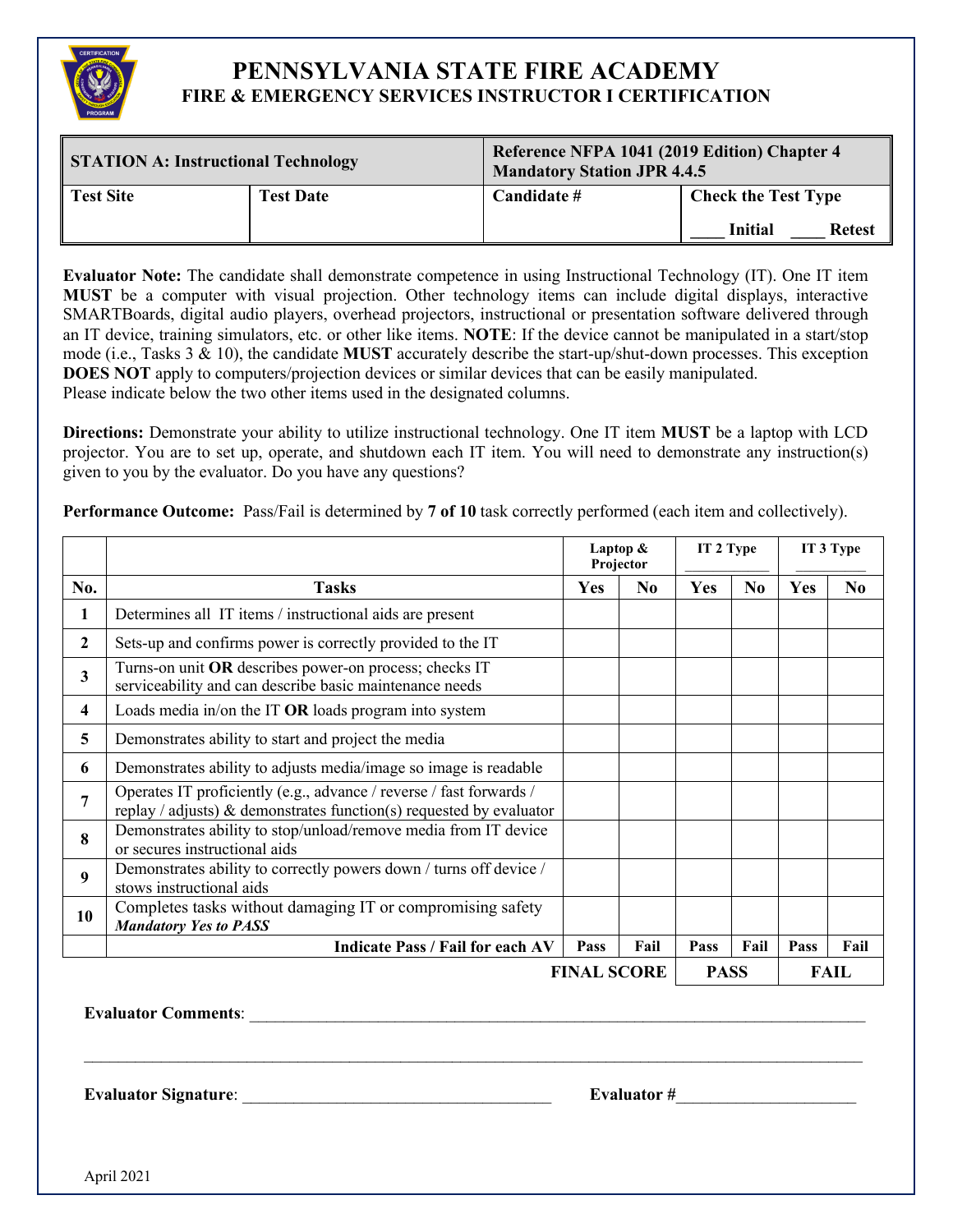

| <b>STATION B: Classroom Lecture</b> |                  |             | Reference NFPA 1041 (2019 Edition) Chapter 4<br>Mandatory Station JPRs 4.2.2, 4.2.3, 4.2.4, 4.3.2, 4.3.3,<br>4.4.1, 4.4.2, 4.4.3, 4.4.4, 4.4.5, 4.5.2, 4.5.3, 4.5.4, 4.5.5 |  |  |
|-------------------------------------|------------------|-------------|----------------------------------------------------------------------------------------------------------------------------------------------------------------------------|--|--|
| Test Site                           | <b>Test Date</b> | Candidate # | <b>Check the Test Type</b><br><b>Initial</b><br><b>Retest</b>                                                                                                              |  |  |

Directions: Utilizing a lesson plan, instructional technology, and equipment in a classroom, teach the lesson's content so that the objectives are presented and achieved. In your lesson, describe the instructor's role in distance learning settings. At the conclusion, administer a quiz. Assume the evaluator is part of the audience. You have 15 minutes to complete the lesson.

**Performance Outcome:** Pass / Fail is determined by **11 of 15** tasks correctly performed.

| No.            | <b>Tasks</b>                                                                                                                                                                                               | Yes         | N <sub>0</sub> |
|----------------|------------------------------------------------------------------------------------------------------------------------------------------------------------------------------------------------------------|-------------|----------------|
| $\mathbf{1}$   | Uses appropriate clothes / uniforms / PPE per AHJ requirements for the subject taught                                                                                                                      |             |                |
| $\overline{2}$ | Adjust learning/training environment (i.e., seating, lighting, noise control) and instructional<br>method given varied learner characteristics for an effective learning/training event                    |             |                |
| 3              | Assembles/identifies and requests applicable instructional materials/resources for a given lesson<br>topic                                                                                                 |             |                |
| 4              | Selects and adjusts the instructional delivery method(s) for subject matter presented<br>(i.e., lecture, illustrated-lecture, discussion, etc.) and in accord with learning styles                         |             |                |
| 5              | Uses appropriate voice pitch, projection, and modulation, and avoids distracting mannerisms or<br>use of inappropriate language and slang per AHJ policy                                                   |             |                |
| 6              | Demonstrates familiarity with and competence in the subject matter taught                                                                                                                                  |             |                |
| 7              | Utilizes appropriate instructional delivery method(s) in accord with instructional aids/props for<br>subject matter used given varied learning styles                                                      |             |                |
| 8              | Demonstrates ability to adjust for learning styles based on learner characteristics                                                                                                                        |             |                |
| 9              | Demonstrates ability to answers questions, seek feedback, and motivate/coach "students"                                                                                                                    |             |                |
| 10             | Utilizes / applies the defined lesson plan, and provides effective transitions in the four-step<br>process that are evident yet smooth<br>[Evaluator Note: Candidate MUST provide a complete lesson plan.] |             |                |
| 11             | Demonstrates ability to control learning environment and manage "students'                                                                                                                                 |             |                |
| 12             | Administers an appropriately developed quiz and provides correct feedback/results to the<br>$student(s)$ .<br>[Evaluator Note: Provide an incorrect response to at least one question.] Mandatory to Pass. |             |                |
| 13             | Utilizes answer key(s), grades quiz, and records student evaluation result(s)                                                                                                                              |             |                |
| 14             | Monitors for and assures safety compliance during lesson delivery (NO is an automatic failure)                                                                                                             |             |                |
| 15             | Demonstrates ability to meet AHJ policy and stays within a defined time frame $(+/-5$ minutes)                                                                                                             |             |                |
|                | Please indicate skill outcome                                                                                                                                                                              | <b>PASS</b> | <b>FAIL</b>    |

**Evaluator Comments:**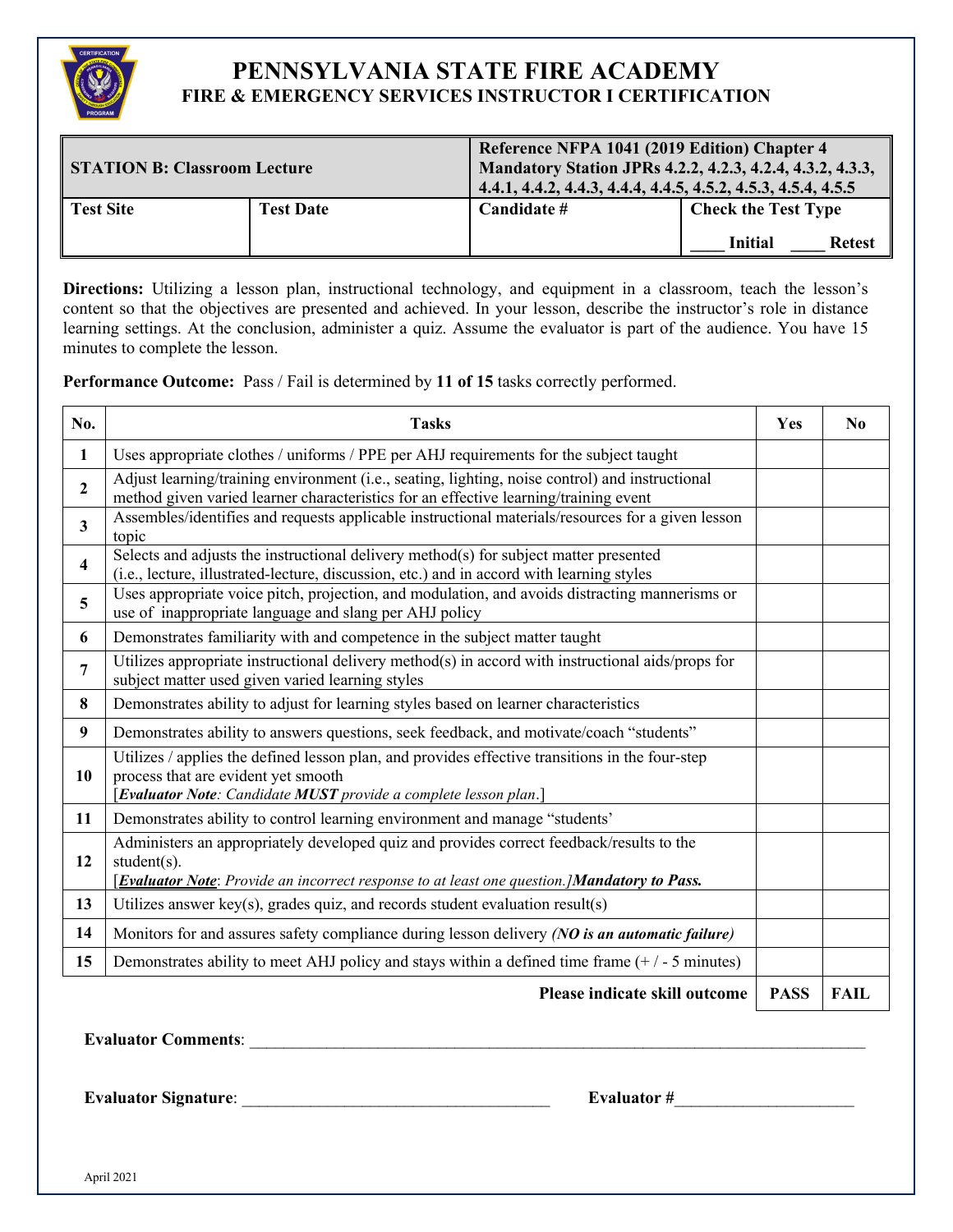

| <b>STATION C: Hands-On Demonstration</b> |                  | Reference NFPA 1041 (2019 Edition) Chapter 4<br>Mandatory Station JPRs 4.2.2, 4.2.3, 4.2.4, 4.3.2, 4.3.3,<br>4.4.1, 4.4.2, 4.4.3, 4.4.4, 4.4.5, 4.5.2, 4.5.3, 4.5.4, 4.5.5 |  |  |
|------------------------------------------|------------------|----------------------------------------------------------------------------------------------------------------------------------------------------------------------------|--|--|
| <b>Test Site</b>                         | <b>Test Date</b> | <b>Check the Test Type</b><br>Candidate #<br><b>Initial</b><br><b>Retest</b>                                                                                               |  |  |

**Directions:** Utilizing a lesson plan and necessary equipment, safely demonstrate the practical (i.e., skill) component within the lesson and ensure the learning objectives are met. Assume the evaluator is part of the audience. The practical work necessary in delivering this lesson may be performed in an area(s) designated by the evaluator. You have fifteen (15) minutes to complete the lesson.

**Performance Outcome:** Pass / Fail is determined by **11 of 15** tasks correctly performed.

| No. | <b>Tasks</b>                                                                                                                                                                                                       | Yes         | N <sub>0</sub> |
|-----|--------------------------------------------------------------------------------------------------------------------------------------------------------------------------------------------------------------------|-------------|----------------|
| 1.  | Uses appropriate clothes / uniforms / PPE per AHJ requirements for subject demonstrated                                                                                                                            |             |                |
| 2.  | Adjust instructional setting (i.e., seating, lighting, noise control) so that psychomotor learning<br>occurs, and lesson objectives are met                                                                        |             |                |
| 3.  | Assembles resources and organize instructional setting so that psychomotor learning occurs, and<br>lesson objectives are met                                                                                       |             |                |
| 4.  | Demonstrates proper use of props/equipment/devices in an orderly, safe manner                                                                                                                                      |             |                |
| 5.  | Uses appropriate voice pitch, projection, and modulation, and avoids distracting mannerisms,<br>use of inappropriate language and slang, or unsafe practices per AHJ policy                                        |             |                |
| 6.  | Demonstrates familiarity with and competency in content and skill(s) presented                                                                                                                                     |             |                |
| 7.  | Demonstrates ability to adjust instructional delivery method based on learner(s) exhibited<br>abilities/skills to meet the performance objectives                                                                  |             |                |
| 8.  | Monitors "student" performance during the instructional session and appropriately<br>facilitate/coach participant(s) to meet performance expectations                                                              |             |                |
| 9.  | Demonstrates ability to answers questions and seek participant feedback                                                                                                                                            |             |                |
| 10. | Demonstrates ability to control learning environment and manage "students'                                                                                                                                         |             |                |
| 11. | Utilizes/applies the lesson plan and effectively reviews skill(s) procedures/steps                                                                                                                                 |             |                |
| 12. | Conducts a performance evaluation on a student using an evaluation sheet and records result(s)<br>on administrative document. Must provide a completed evaluation sheet the evaluator.<br><b>Mandatory to Pass</b> |             |                |
| 13. | Applies appropriate feedback to participant(s) (i.e., evaluator) based on performance evaluation.<br><b>Evaluator Note:</b> Inject a deviation in the skill performance routine.                                   |             |                |
| 14. | Monitors for and assures safety compliance during lesson delivery (NO is an automatic failure)                                                                                                                     |             |                |
| 15. | Demonstrates ability to meet AHJ policy and stays within a defined time frame $(+/-5$ minutes)                                                                                                                     |             |                |
|     | Please indicate skill outcome                                                                                                                                                                                      | <b>PASS</b> | <b>FAIL</b>    |

\_\_\_\_\_\_\_\_\_\_\_\_\_\_\_\_\_\_\_\_\_\_\_\_\_\_\_\_\_\_\_\_\_\_\_\_\_\_\_\_\_\_\_\_\_\_\_\_\_\_\_\_\_\_\_\_\_\_\_\_\_\_\_\_\_\_\_\_\_\_\_\_\_\_\_\_\_\_\_\_\_\_\_\_\_\_\_\_\_\_\_

**Evaluator Comments:** 

**Evaluator Signature**: \_\_\_\_\_\_\_\_\_\_\_\_\_\_\_\_\_\_\_\_\_\_\_\_\_\_\_\_\_\_\_\_\_\_\_\_ **Evaluator #**\_\_\_\_\_\_\_\_\_\_\_\_\_\_\_\_\_\_\_\_\_

April 2021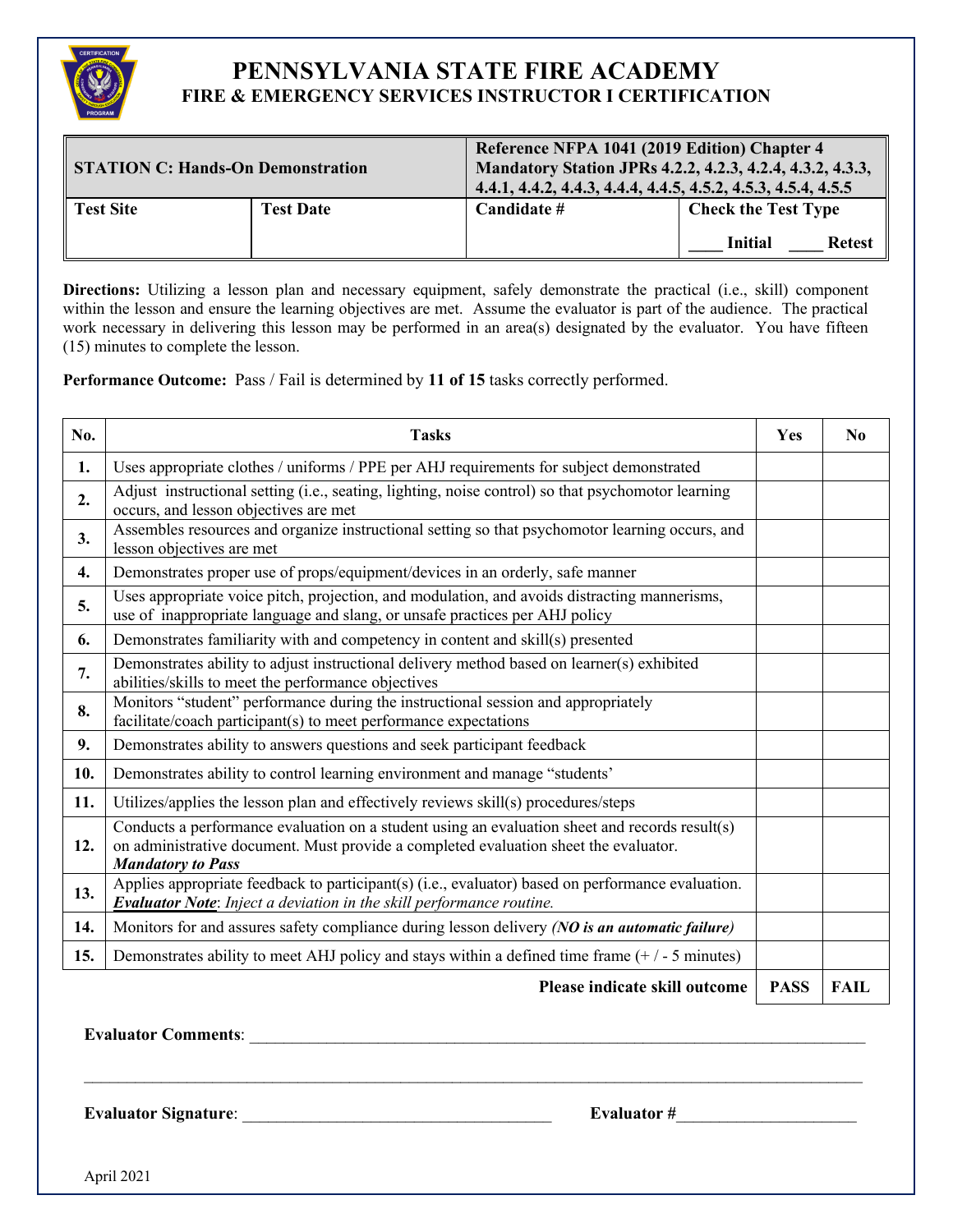

| <b>STATION D: Schedule Training</b> |                  | Reference NFPA 1041 (2019 Edition) Chapter 4<br><b>Mandatory Station JPRs 4.2.4, 4.2.5</b> |                                 |  |  |
|-------------------------------------|------------------|--------------------------------------------------------------------------------------------|---------------------------------|--|--|
| <b>Test Site</b>                    | <b>Test Date</b> | Candidate #                                                                                | <b>Check the Test Type</b>      |  |  |
|                                     |                  |                                                                                            | <b>Initial</b><br><b>Retest</b> |  |  |

**Evaluator Note:** Supplemental documents are provided (see candidate handbook). These documents **MUST** be used for this skill station. The training **MUST** be chronologically listed; timeframes are provided in the handbook.

**Directions:** Given a training assignment, AHJ scheduling procedures, instructional resources, facilities, and a timeline for delivery, schedule single-unit instructional sessions so the specified sessions are delivered per AHJ procedures **(4.2.4)**.

**Performance Outcome:** Pass / Fail is determined by **5 of 7** tasks correctly performed.

| No. | <b>Tasks</b>                                                                                                                                                                                                         | <b>Yes</b>  | N <sub>0</sub> |
|-----|----------------------------------------------------------------------------------------------------------------------------------------------------------------------------------------------------------------------|-------------|----------------|
| 1.  | Assembles and utilizes appropriate AHJ record(s) / form(s)                                                                                                                                                           |             |                |
| 2.  | Demonstrates ability to schedule instructional sessions to include dates, times, and<br>locations                                                                                                                    |             |                |
| 3.  | Selects an appropriate work schedule and time allotments, and documents the information<br>in an appropriate format                                                                                                  |             |                |
| 4.  | Collects and documents each program and its benefits                                                                                                                                                                 |             |                |
| 5.  | Completes the schedule so that the information is clear and accurate                                                                                                                                                 |             |                |
| 6.  | Completes the schedule in a chronologically correct manner per AHJ procedure with a<br>reasonable time estimate for each unit of instruction (e.g., accountability training 3 hours)<br><b>Mandatory Yes to PASS</b> |             |                |
| 7.  | Demonstrates ability to complete all reports in a neat and legible manner                                                                                                                                            |             |                |
|     | Please indicate skill outcome                                                                                                                                                                                        | <b>PASS</b> | <b>FAIL</b>    |

 $\_$ 

 $\mathcal{L}_\mathcal{L} = \mathcal{L}_\mathcal{L} = \mathcal{L}_\mathcal{L} = \mathcal{L}_\mathcal{L} = \mathcal{L}_\mathcal{L} = \mathcal{L}_\mathcal{L} = \mathcal{L}_\mathcal{L} = \mathcal{L}_\mathcal{L} = \mathcal{L}_\mathcal{L} = \mathcal{L}_\mathcal{L} = \mathcal{L}_\mathcal{L} = \mathcal{L}_\mathcal{L} = \mathcal{L}_\mathcal{L} = \mathcal{L}_\mathcal{L} = \mathcal{L}_\mathcal{L} = \mathcal{L}_\mathcal{L} = \mathcal{L}_\mathcal{L}$ 

\_\_\_\_\_\_\_\_\_\_\_\_\_\_\_\_\_\_\_\_\_\_\_\_\_\_\_\_\_\_\_\_\_\_\_\_\_\_\_\_\_\_\_\_\_\_\_\_\_\_\_\_\_\_\_\_\_\_\_\_\_\_\_\_\_\_\_\_\_\_\_\_\_\_\_\_\_\_\_\_\_\_\_\_\_\_\_\_\_\_\_

 $\mathcal{L}_\mathcal{L} = \mathcal{L}_\mathcal{L} = \mathcal{L}_\mathcal{L} = \mathcal{L}_\mathcal{L} = \mathcal{L}_\mathcal{L} = \mathcal{L}_\mathcal{L} = \mathcal{L}_\mathcal{L} = \mathcal{L}_\mathcal{L} = \mathcal{L}_\mathcal{L} = \mathcal{L}_\mathcal{L} = \mathcal{L}_\mathcal{L} = \mathcal{L}_\mathcal{L} = \mathcal{L}_\mathcal{L} = \mathcal{L}_\mathcal{L} = \mathcal{L}_\mathcal{L} = \mathcal{L}_\mathcal{L} = \mathcal{L}_\mathcal{L}$ 

\_\_\_\_\_\_\_\_\_\_\_\_\_\_\_\_\_\_\_\_\_\_\_\_\_\_\_\_\_\_\_\_\_\_\_\_\_\_\_\_\_\_\_\_\_\_\_\_\_\_\_\_\_\_\_\_\_\_\_\_\_\_\_\_\_\_\_\_\_\_\_\_\_\_\_\_\_\_\_\_\_\_\_\_\_\_\_\_\_\_\_

**Evaluator Comments:**  $\blacksquare$